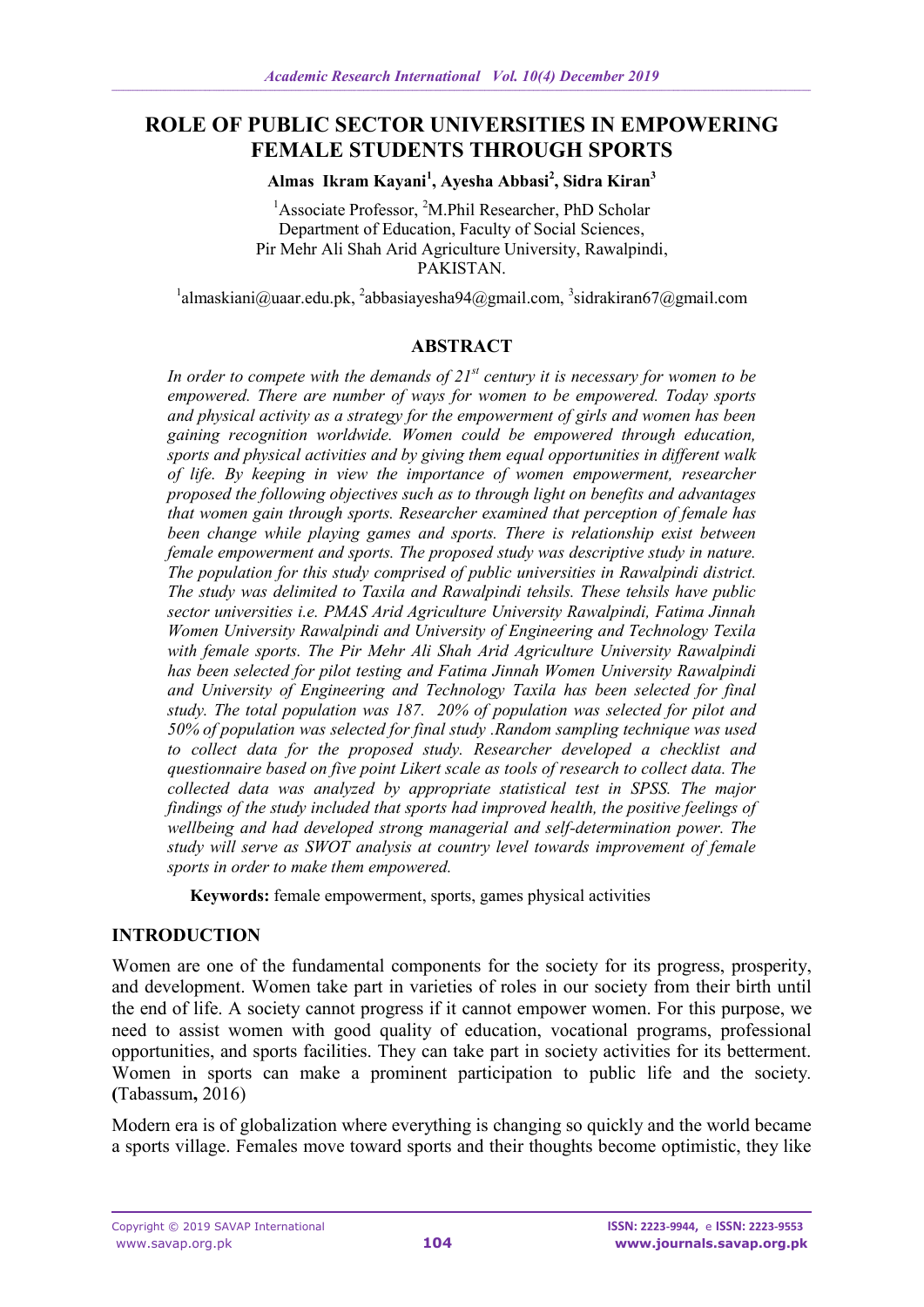and love sports and take part in sports for their complete growth i.e. health, intellectual, social, demonstrative, and spiritual growth (Khan et al.,2012)

## **BACKGROUND OF THE STUDY**

Jennifer Hargreaves believes that strengthen a female is a method by people get power over their lives, that is, empowerment facilitates female to do things in their own interests rather than at the domination of others for their assistance. Empowerment also acquires the talent to defend against pressures against gender-stereotyped notions regarding presentation and behavior. It also allow female to be more socially self-confident. As such, becoming empowered allow female to become more positive and practical in terms of what they do with their lives; they become active sports women. (International Sports Studies, 2002)

Women empowerment seeks proper attention by gaining proper education, health care, employability and media access. Empowering is a skill which help female to develop economically, socially and psychologically. To take decision about their lives. Two component of female empowerment are First one is self-esteemed and second one is to freedom to control their lives. According to the world bank report women empowerment was considered as a primary goal to get better achievement for their lives and also play significant actions for the society and community. King and Mason (2001)

Sport is empowering, chiefly for girls, and face sexual category. Sport contribution offers girls and chance to construct their self-esteem, guts and self-efficacy. It is a position where they can obtain leadership positions and through sport programs female' faith in their own aptitude increases. In everyday life they should be encourages them to take idea, raise their voices and effort things they never understood were achievable. When community components see girls realize in sport, they often be aware of their potential to complete in other domains. Lastly, sport is a influential tool and stage to build up the women role in society. (Empowering Girls Through Sport)

Sports always generate nation builders. Sports play a major role in numerous females' lives in Muslim countries. The sportsmen and sportswomen are symbols of calm, prosperity and honour of the country. Society cannot accomplish its goals without developing healthy atmosphere for sports activities. Sports presented an marvellous stage for females where they develop their self-assurance and develop their decision-making power, capabilities and management proficiency for their coming up accomplishments (Naseer & Javed, 2016).

#### **FEMALE EMPOWERMENT**

Bill & Melinda Gates foundation 2017 define empowerment as the expansion of choice and strengthening of voice through the transformation of power relations so women and girls have more control over their lives and futures.

Empowerment is a method by an individual becomes an instrument of change. Further moving to "can do" factor, going from "I can't" to "I can. It is a process of understanding the capabilities, construct them and modify these abilities into practical form to control the power and to develop the ability of decision making and to transform the actions" (Khan ,2015).

#### **SPORTS**

"Sports is a individual capabilities to achieve results by applying physical skill, it is competitive in its organization and nature and accepted as a sport" (Australian Sports Commission)

"A set of rules or customs are followed competitively to get results by physical exertion and skill" (Free Dictionary online)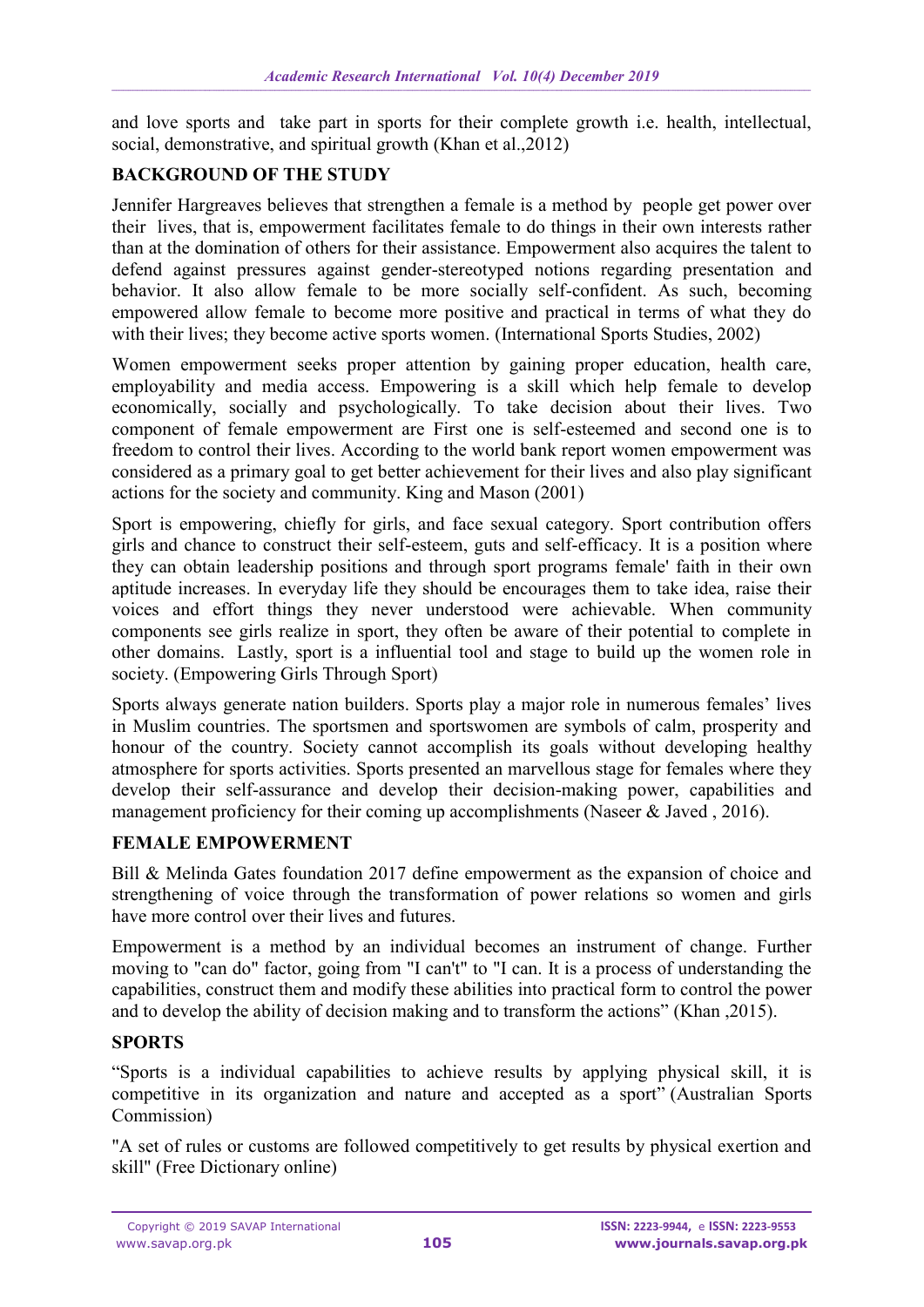In recent years, debates on sports have been started in many countries and international bodies. Different fields like governmental and nongovernmental organization have been focusing on empowering female through sports. Many countries set laws to get equal rights of sports for female and girls. Indeed of all such types of activities a female participation is necessary in sports and games. They could easily claim of their rights and opportunities. While public policies and the task of sports organizations gives equal rights of sports to female and discourage gender discrimination against female. The justification for sports is that it various and broad ranging—from its role in personal, health promotion and fitness, and to develop the atmosphere of peace. Sports program capable for preventing from many dangerous diseases like HIV etc sports act as a vehicle for women to ensures their personal and professional development (Brady, 2011).

#### **OBJECTIVES OF THE STUDY**

- 1. To analyze the perceptions of female students and teachers involved in different sports and games activities
- 2. To measure the relationship between female empowerment and their participation in different sports

## **HYPOTHESIS**

**Hypothesis 1:** There is no relationship between female empowerment and their participation in sports.

**Hypothesis 2:** There is a relationship between female empowerment and their participation in Sports.

## **MATERIAL AND METHOD**

#### **Population**

The purpose of this study is analyzed the perception female students and teacher involved in sports and games and measure relationship between female empowerment and sports. So the sports students and teachers of public sector universities are selected as a population of the study. The total population of public sector universities of sports students was 187 and 15 teachers.

#### **Sample and Sampling Techniques**

Sample is a small part of a large population chosen for study and investigation. The sample of the research was 50 female sports students from university Pir Mehr Ali Shah Arid Agriculture University Rawalpindi,50 from University Engineering and Technology Taxila and 87 from Fatima Jinnah Women University Rawalpindi were selected from target population. Sampling technique referred to the type of technique that researcher used to collect data. According to the nature of the study multistage random sampling technique was used. From target population, sample was drawn by public sector universities having female sports teachers and students.

## **Research Design and Instrument**

The study is quantitative and descriptive in nature that was designed to know the role of Public sector universities in empowering female students through sports. For reaching at the valid, reliable and appropriate conclusion, a questionnaires and checklist was developed as instrument of the study to collect data. The instrument of the study was developed by review extensive literature, articles and journals. Researcher developed a checklist that's is based on major division of games and questionnaire based on five point Likert scale as tools of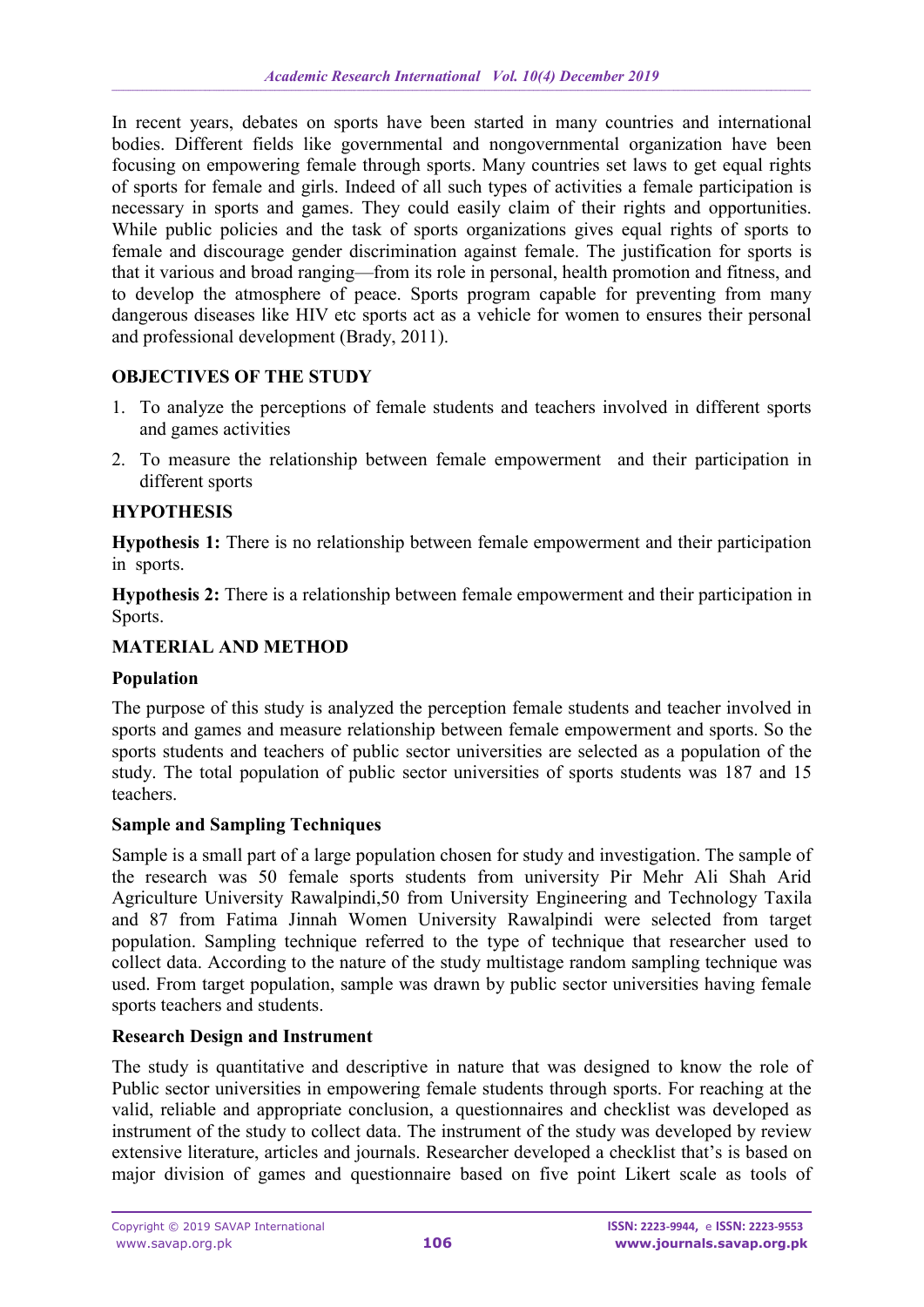research to collect data. Checklist was filled from director of sports and female sports students. Questionnaire of the study was filled from female sports teachers and students.

### **Pilot testing validity and reliability**

A pilot study was essential stage in the research. It was a small study to test the validity or reliability of instrument. It was conducted to identify potential problem areas and deficiencies in the research instruments prior to implementation of the study. To check the face and content validity of instrument it was given to panel of experts and supervisor. As a result of suggestion some changing were made. Than pilot testing was conducted on forty sports students and five teachers the reliability was measured .725 which shows that the tool used in this research is valid and reliable.

#### **Data collection and analysis**

Data was collected from public sector universities of female teachers and students that are involved in sports and games activities. Data was collected in free and comfortable environment, and when some female students were playing some games like badminton, table tennis etc So, that respondent easily respond towards questionnaire and checklist. Data was analyzed by using SPSS. Demographic variables and perception of female teacher and students were analyzed through frequencies and percentage. The relationship between female empowerment and sports were measured through correlation.

| S.No           | <b>Statements</b>                                                                                                             |        | <b>SA</b> | $\mathbf{A}$ | <b>UD</b>                | D     | <b>SD</b>      |
|----------------|-------------------------------------------------------------------------------------------------------------------------------|--------|-----------|--------------|--------------------------|-------|----------------|
| 1              | Sports develop strong decision making power.                                                                                  | T      | 75%       | 25%          |                          |       |                |
|                |                                                                                                                               | S      | 60%       | 40%          |                          |       |                |
| $\overline{2}$ | Physical activities and games enable to work<br>individually as well as in group.                                             | T      | 75%       | 25%          |                          |       |                |
|                |                                                                                                                               | S      | 45%       | 55%          | $\overline{\phantom{a}}$ |       |                |
| 3              | Sports teach teamwork and help to achieve<br>goals.                                                                           | T      | 62%       | 38%          |                          |       |                |
|                |                                                                                                                               | S      | 54%       | 46%          | Ξ.                       |       |                |
| 4              | Sports and physical<br>activities<br>developed<br>leadership quality                                                          | T      | 63%       | 37%          |                          |       |                |
|                |                                                                                                                               | S      | 60%       | 40%          | Ξ.                       |       |                |
| 5              | Cultural norms and values discourage female<br>to participate in sports and physical activities.                              | T      |           |              |                          | 37%   | 63%            |
|                |                                                                                                                               | S      |           | $5\%$        | 9%                       | 65%   | 21%            |
| 6              | Families encourage female to participate in<br>different games and sports.                                                    | T      | 25%       | 50%          |                          | 25%   | $\overline{a}$ |
|                |                                                                                                                               | S      | 56%       | 38%          | 3%                       | 3%    |                |
| 7              | Sports allow participation in community<br>activities                                                                         | T      | 63%       | 37%          |                          |       |                |
|                |                                                                                                                               | S      | 46%       | 50%          | 2%                       | 2%    |                |
| 8              | Female participate in sports for<br>overall<br>development. i.e. Physical,<br>mental, social,<br>emotional and psychological. | T      | 75%       | 25%          |                          |       |                |
|                |                                                                                                                               | S      | 49%       | 46%          | 5%                       | -     |                |
| 9              | Games and physical activities reduce stress<br>and depression.                                                                | T      | 75%       | 25%          |                          |       |                |
|                |                                                                                                                               | S      | 56%       | 43%          | ä,                       | $1\%$ |                |
| 10.            | Sports encourages female for good health and                                                                                  | T<br>S | 87%       | 13%          |                          |       |                |
|                | fitness.                                                                                                                      |        | 39%       | 60%          |                          |       |                |

**Table No 1(part-I). Perception of female students and teachers involved in sports and games**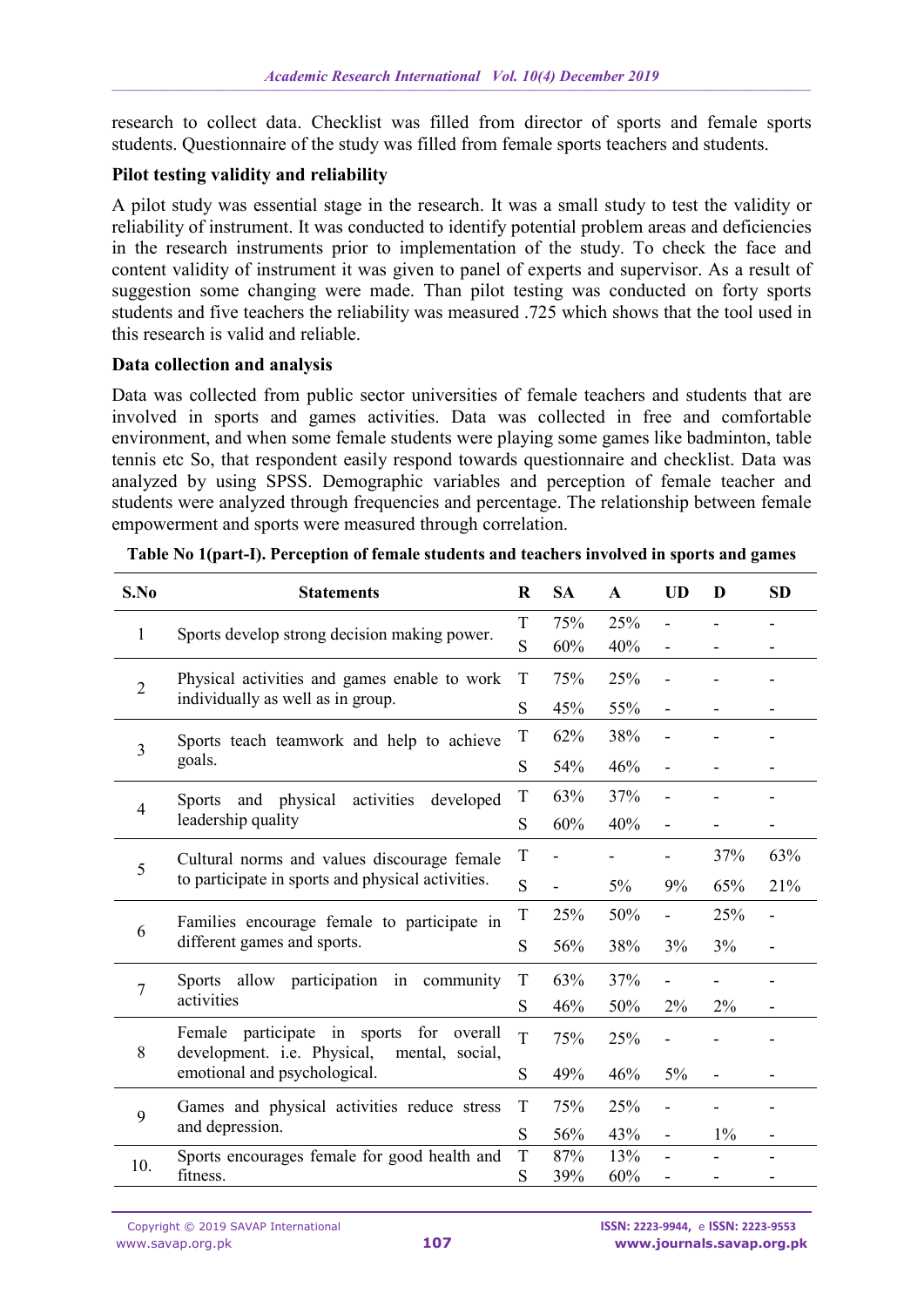| S.No | <b>Statements</b>                                                                           |        | <b>SA</b> | $\mathbf{A}$ | <b>UD</b>                | D     | <b>SD</b> |
|------|---------------------------------------------------------------------------------------------|--------|-----------|--------------|--------------------------|-------|-----------|
| 11.  | Sports can give you a sense of security and                                                 | T      | 62%       | 38%          |                          |       |           |
|      | protection.                                                                                 |        | 51%       | 44%          | $\blacksquare$           | 5%    | -         |
| 12.  | Sports build peace and keep from conflict.                                                  | T<br>S | 87%       | 13%          | $\overline{\phantom{0}}$ |       |           |
|      |                                                                                             |        | 46%       | 47%          |                          | 3%    |           |
| 13.  | reduce<br>the<br><b>Sports</b><br>stereotypes<br>and<br>discrimination for female.          | T      | 50%       | 37%          |                          | 13%   |           |
|      |                                                                                             | S      | 37%       | 52%          | $\overline{\phantom{a}}$ | $5\%$ | 6%        |
| 14.  | Sports provide opportunities for achievements                                               | T      | 37%       | 62%          |                          | 11%   |           |
|      | to females.                                                                                 |        | 45%       | 47%          | $\blacksquare$           | $5\%$ | 3%        |
| 15.  | Sports enable to effectively manage, time,<br>resources and task.                           | T      | 63%       | 37%          |                          |       |           |
|      |                                                                                             | S      | 37%       | 60%          | $\overline{\phantom{a}}$ | 3%    | -         |
| 16.  | Sports develop high self-esteem.                                                            | T<br>S | 75%       | 25%          | $\blacksquare$           |       |           |
|      |                                                                                             |        | 53%       | 45%          | $\overline{\phantom{a}}$ | 2%    | -         |
| 17.  | Problem solving skills are developed through<br>sports.                                     |        | 53%       | 37%          |                          | 7%    | 3%        |
|      |                                                                                             |        | 53%       | 37%          | $\overline{\phantom{a}}$ | 7%    | 3%        |
| 18.  | It<br>social<br>development<br>enhances<br>by<br>preparing female to cope with competition, | T      | 63%       | 37%          |                          |       |           |
|      | winning and losing.                                                                         |        | 75%       | 25%          | $\overline{\phantom{a}}$ |       |           |
| 19.  | Female who involve in sports made good                                                      | T      | 75%       | 25%          |                          |       |           |
|      | social networking.                                                                          |        | 60%       | 25%          |                          | 15%   |           |
| 20.  | Sports promote personal and professional<br>development.                                    |        | 87%       | 13%          |                          |       |           |
|      |                                                                                             |        | 70%       | 24%          |                          | 6%    |           |

| Table No 1(part-II). Perception of female students and teachers involved in sports and games |  |  |  |
|----------------------------------------------------------------------------------------------|--|--|--|

This table indicates the result of teachers and students. in above table T represent teachers and S for students. The results from above table showed that mostly teachers and students were agreed that while playing different sports and games their way of thinking has been changed. They were developed strong decision making quality and leadership quality. It provides opportunities for learning. Sports promote good health and keep away from different diseases. Results from the study shows that sports are agent of change for female for their overall development social, emotional, physical and psychological. It also indicates that some teachers and students were disagreed with some statements. Sports teachers were more agreed that their way of thinking and dealing with world has been changed by participation in sports than students.

**Table No. 2: Relationship between female empowerment and sports**

| <b>Variables</b>      |                            | <b>Sports</b> | Female<br>Empowerment |
|-----------------------|----------------------------|---------------|-----------------------|
|                       | Pearson Correlation        |               | $.229*$               |
| <b>Sports</b>         | Sig. $(2$ -tailed)         |               | .022                  |
|                       |                            | 100           | 100                   |
|                       | <b>Pearson Correlation</b> | $.229*$       |                       |
| Female<br>Empowerment | $Sig.$ (2-tailed)          | .022          |                       |
|                       | N                          | 100           | 100                   |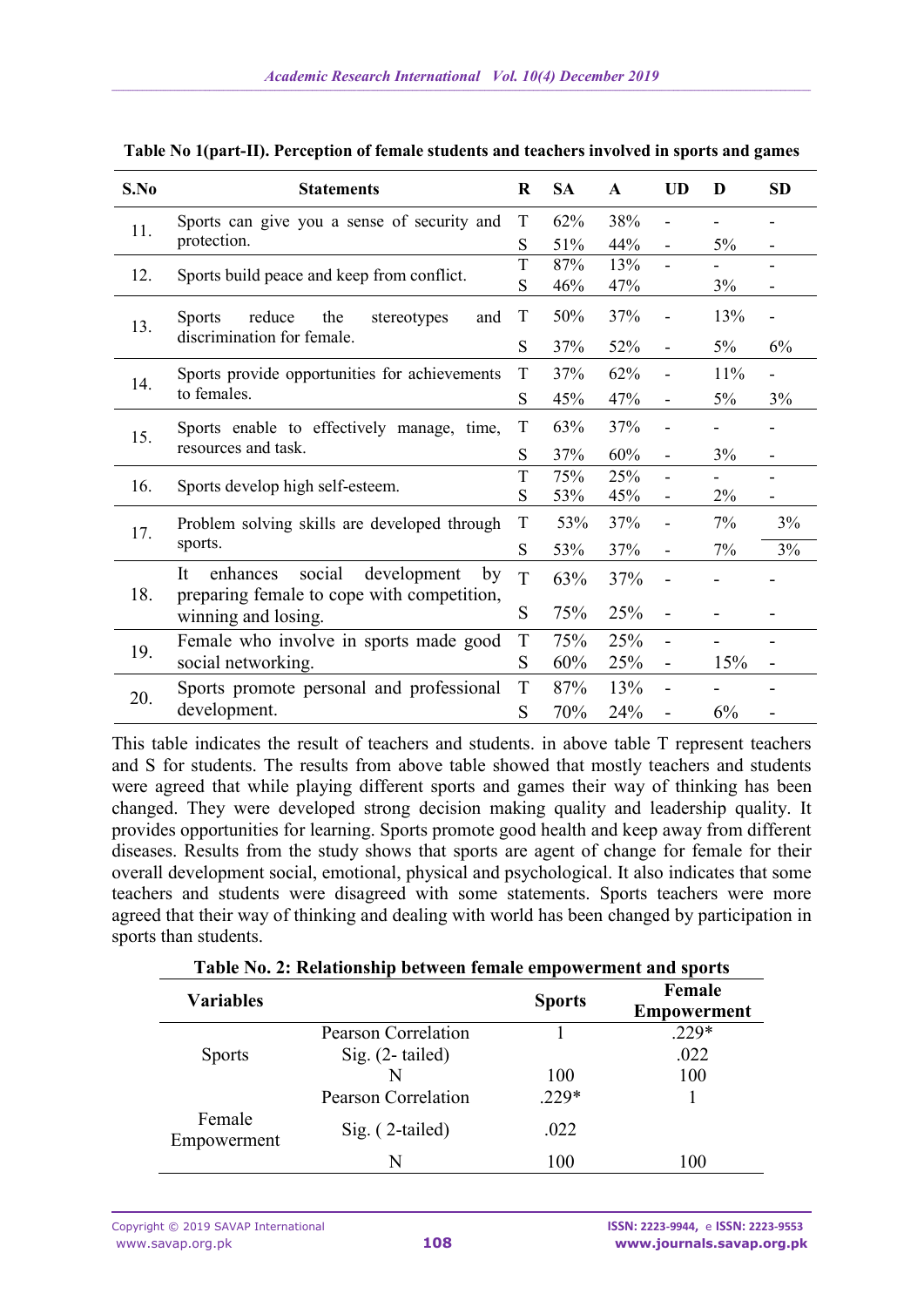The above table shows the relationship between female empowerment and sports. Sports contribute in the empowerment of female students at university level. Sports has a s relation with female empowerment  $(r=0.029 * p < 0.5)$  which depicts that there is a positive and significant relationship between female empowerment and sport.

#### **Testing of Hypothesis**

**Ho**: There is no relationship between female empowerment and their participation in sports.

**Ha:** There is a relationship between female empowerment and their participation in sports.

Pearson correlation  $(r=0.029*p<0.5)$  which depicts that there is a positive and significant relationship between female empowerment and sports. so it means null hypothesis is rejected and alternative hypothesis is accepted.

#### **DISCUSSION**

The present research is based on the role of public sector universities in empowering female students through sports. Questionnaire was developed by extensive reading of literature review articles and research papers. Questionnaire was based on items that changed the perception of female for their empowerment by participating in different sports and games. According to Rawland 2013 if female were empowered they can developed a sense of self and individual confidence and capacity and leads towards the defects of internalized oppression. Due to change in the world in every individual has right to participate in the world for its progress and prosperity. Pakistan is under developing country and it faced many challenges. Gender discrimination and female empowerment is major issue. This issues highlighted day by day and certain steps has been taken in the world for female empowerment. Female empower in different ways by providing educations, jobs, professional and technical qualification and by equal rights and opportunities. Now sports are considered as a effective tool for the empowerment of female and this has been gaining recognition worldwide. Female move towards in sports for their complete growth i.e health, social, demonstrative and spiritual growth

#### **CONCLUSIONS**

The finding shows that there is positive relationship between sports and female empowerment. Female exercised and understands their power they can remake the world with their power. Female empowerments can benefit at both level micro and macro level. At micro level they would be work for their better future and at macro level female empower may help to increase the economy of the country by doing some business and jobs. So for the betterment at both levels micro and macro we need to empower female with equal rights, opportunities and by strengthens their power. For this purpose, sports can play vital role in empowering female. By participation in sports female break down gender stereotype and discrimination. Sports enable female to become socially, politically, economically, mentally emotionally and psychological strong and independent and contribute in the progress of society. The result of the study concluded that sports had improved health, positive feeling of wellbeing and had developed strong managerial and self-determination power. Sports also boarding the ways female think. It enables female to bring positive attitude towards life.

#### **RECOMMENDATIONS**

1. Government should provide the basic facilities and built different grounds related to games for fruitful results.